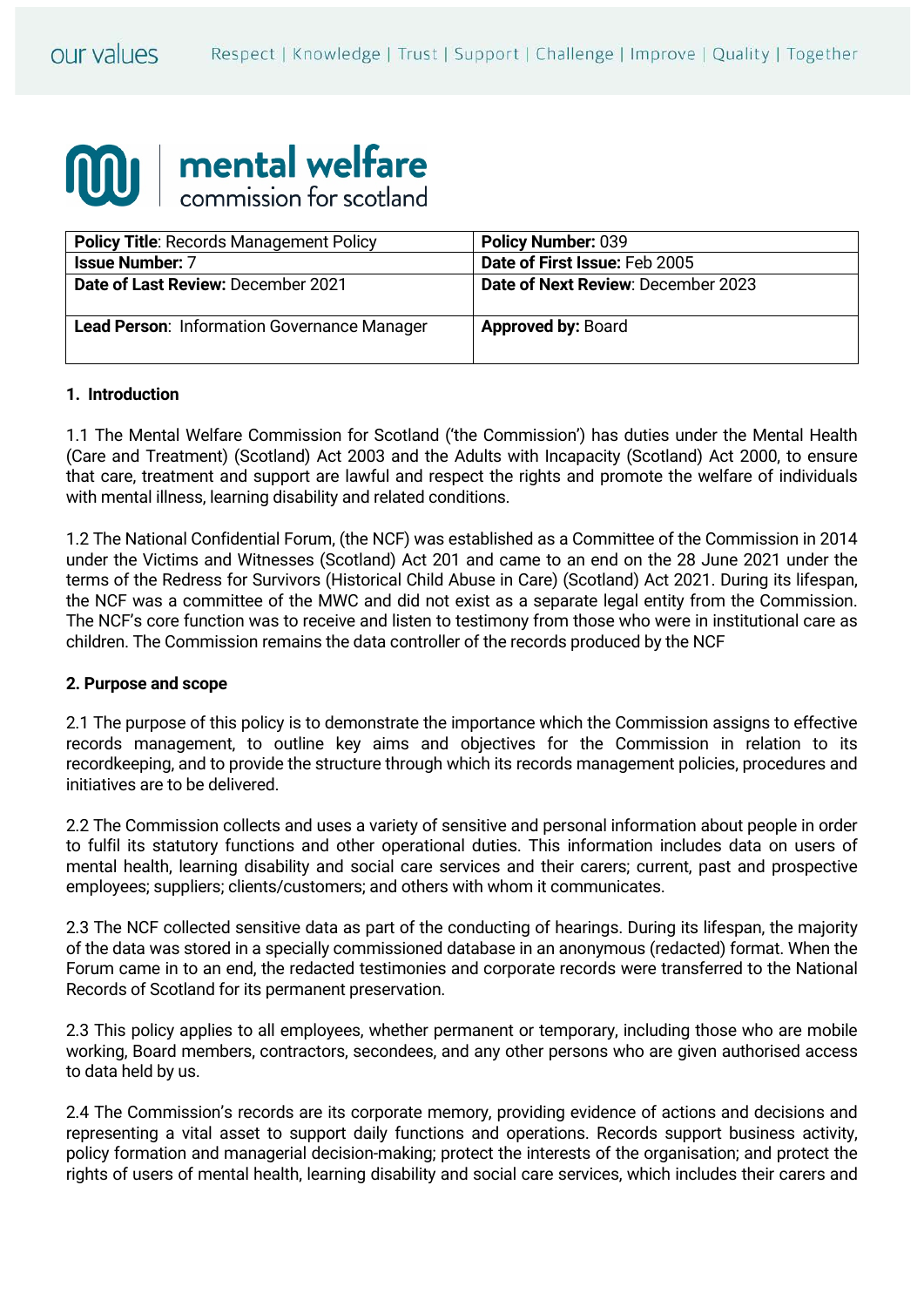relatives. They support consistency, continuity, efficiency and productivity across the range of the Commission's activities.

2.5 The Public Records (Scotland) Act 2011 places an obligation on named authorities to produce a records management plan, the purpose of which is to provide for effective management of all records in each of the organisations identified. The Mental Welfare Commission is a named authority as defined in the Act. The creation of a records management policy statement is a mandatory element of the plan and is necessary in order to define the procedures to be followed in managing the organisation's public records.

#### **3. What is Records Management?**

 $\overline{a}$ 

3.1 Records management can be defined as the process whereby an organisation manages its records, whether created internally or externally and in any format or media type, from their creation or receipt, through to their destruction or permanent preservation.



3.2 Records management is about placing controls around each stage of a record's lifecycle, from the point of creation (through the application of metadata, version control and naming conventions); during the maintenance and use phase (through the management of security and access classifications, facilities for access and tracking of records); at the point of review (through the application of retention and disposal criteria); and, ultimately, disposal (whether this is in the form of recycling, confidential destruction or transfer to the archive branch of NRS for permanent preservation). By placing such controls around the lifecycle of a record, we can demonstrate that the key attributes of **authenticity**, **reliability**, **integrity** and **accessibility** are integral to our records management processes, both now and in the future.

3.3 Through the effective management of the organisation's records, the Commission can provide a comprehensive and accurate account of its activities and transactions. This may be achieved through the management of effective metadata $^1\,$  $^1\,$  $^1\,$  as well as the maintenance of comprehensive audit trail data.

3.4 We retain records that provide evidence of fulfilment of our statutory functions, assigned to the Commission under the Mental Health (Care and Treatment) (Scotland) Act 2003 and the Adults with Incapacity (Scotland) Act 2000.

<span id="page-1-0"></span><sup>&</sup>lt;sup>1</sup> Metadata can be defined in very general terms as 'data about data' and is necessary in order to understand the context, purpose, extent and location of a record. Examples of metadata can include information relating to a record's creator, creation date, receipt date, editor, access history and disposal.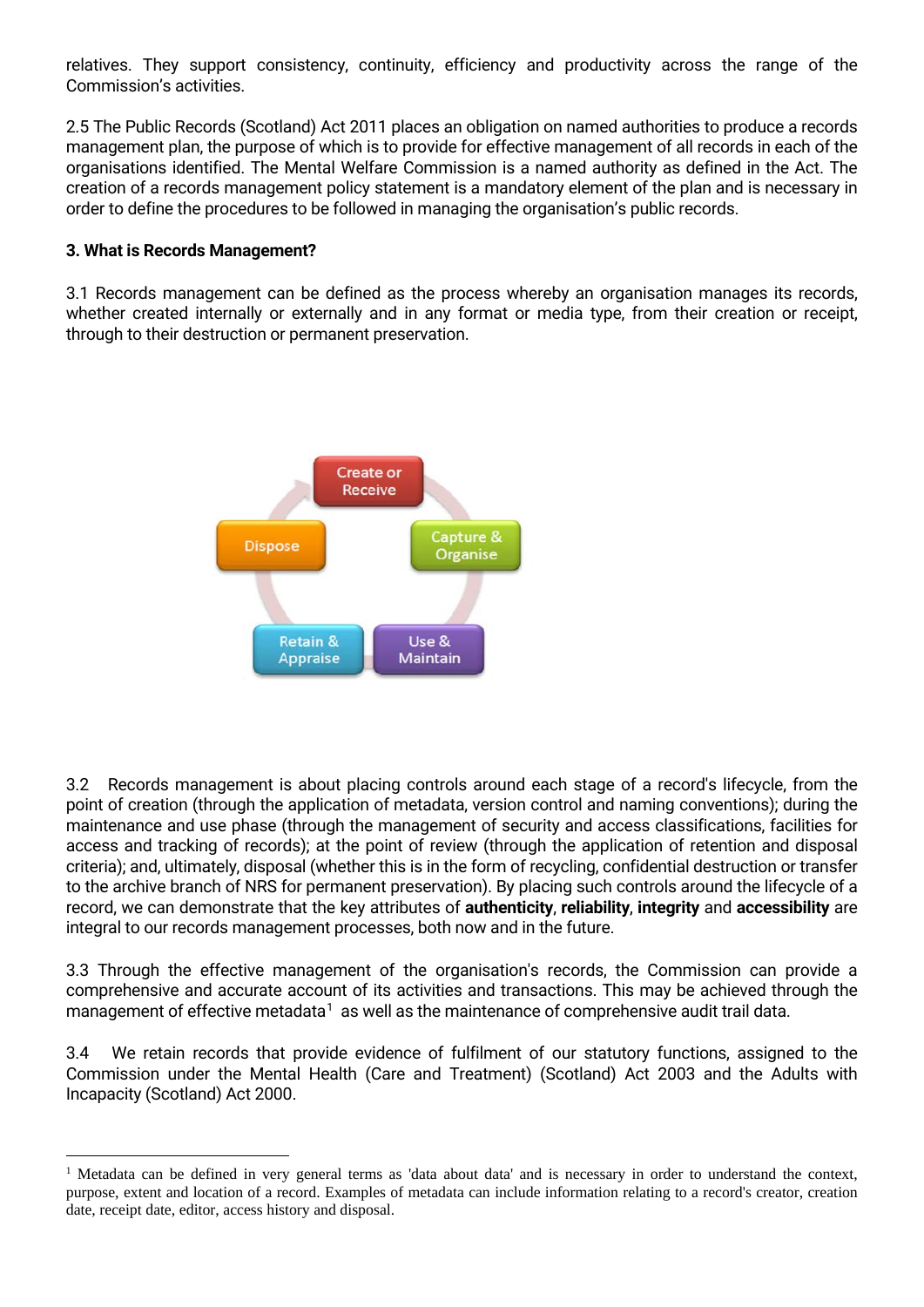## **4. Why is Records Management Important?**

4.1 Information and records are a valuable corporate asset without which we would be unable to carry out our functions, activities and transactions, or meet the needs of our stakeholders. They are also necessary also to ensure legislative compliance.

4.2 The benefits of implementing records management systems and processes include:

- Staff, including those who participate in mobile working, have quick and easy access to the right information at the right time in an appropriate format:
- They provide the structure which enables the Commission to ensure that care, treatment and support are lawful and respect the rights and promote the welfare of individuals with mental illness, learning disability and related conditions;
- There is a common and consistent approach to records management across the organisation;
- Improved business efficiency through reduced time spent searching for information;
- Demonstration of transparency and accountability for all actions;
- The maintenance of the corporate memory;
- Effective risk management processes, in terms of ensuring and demonstrating compliance with all legal, regulatory and statutory obligations;
- Help to meet stakeholder expectations, through the provision of good quality services.

### **5. Policy Statement and Commitment**

5.1 The Commission is committed to the creation and maintenance of authentic, reliable and useable records which are capable of supporting business functions and activities for as long as they are required. This will be achieved through the consolidation and establishment of effective records management policies and procedures, including:

- The development of a business classification scheme to reflect the functions, activities and transactions of the Commission.
- The review and consolidation of the retention and disposal schedule to provide clear guidance for the management of Commission records.
- The review and consolidation of destruction arrangements to detail the correct procedures to follow when disposing of business information.
- The review and consolidation of information security policies and procedures in order to protect records and systems from unauthorised access, use, disclosure, disruption, modification, or destruction.
- The review and consolidation of the data protection policy in order to demonstrate the Commission's commitment to compliance with the General Data Protection Regulation (GDPR) and Data Protection Act 2018 and the safeguarding and fair processing of all personal data held.
- The establishment of a business continuity plan, encompassing strategies to ensure that vital records held by the Commission remain accessible over time and that there are processes in place to monitor the integrity and usability of records.
- The review of audit trail mechanisms, the potential of existing systems, and the gap which exists between current provision and best practice, in order to produce a clear strategy for improving the capture and management of key events in a record's lifecycle (e.g. creation, access, editing, destruction or preservation).
- The identification of records management as a distinct stream within the organisation's training portfolio, with dedicated training provided to all staff.
- The completion of a self-assessment review following implementation of the records management plan, in order to ensure that our records management practices remain fit for purpose.

### **6. Roles and Responsibilities**

6.1 The Commission has assigned roles and responsibilities to individual staff to ensure that the Commission's obligation to manage its records effectively is carried out.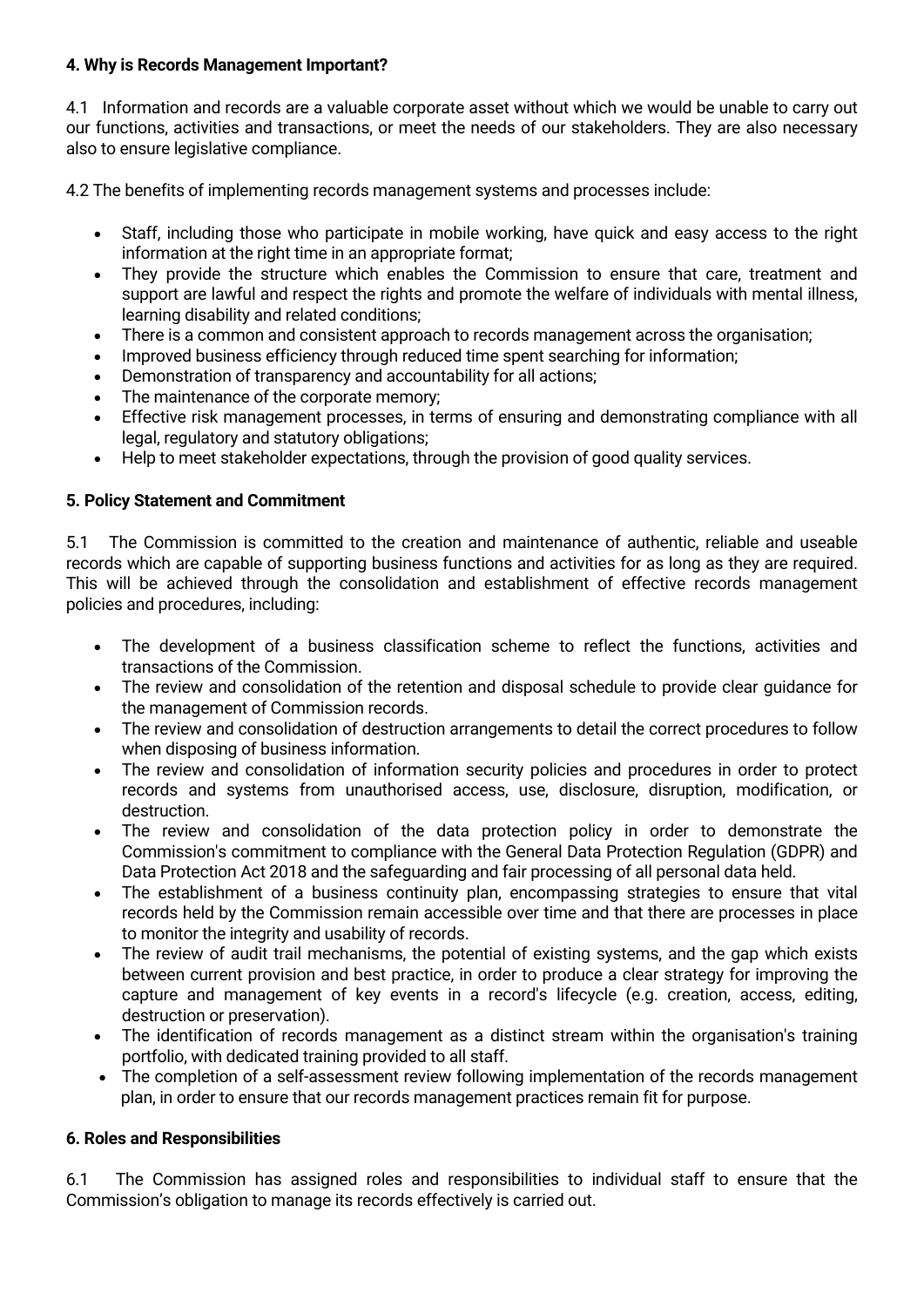6.2 The lead responsible officer for records management in the Commission is the Head of Corporate Services, who is fully supported by the Information Governance Manager

6.3 *Head of Corporate Services* – has overall responsibility for ensuring records management principles are implemented and adopted by all staff, Board members, contractors, secondees, and any other persons who are given authorised access to data held by us. This responsibility extends to all records held by the Commission, in whatever format and for whichever purpose. The Head of Corporate Services is also responsible for the oversight of a corporate approach to the management of records as defined within this policy. This extends to the promotion of sound recordkeeping principles and practices in order to support business efficiency and effectiveness.

*6.4 Information Governance Manager* – is responsible for the development, updating and communication of this policy and for creating, maintaining and implementing records management standards, procedures and guidance. The Information Governance Manager is also responsible for ensuring that the Commission's record keeping systems adhere to agreed records keeping principles and are managed and maintained in accordance with this policy and associated guidance. The post holder will also ensure that appropriate arrangements are in place for the disposal of records and will provide advice and guidance to colleagues on record management issues.

*6.5 Line managers* – will ensure that all records created within their area of responsibility are maintained in a way that enables them to be easily retrieved, and provide advice and guidance to their staff on records management issues. Line Managers will ensure that their staff have completed the record management training (see paragraph 9).

*6.6 Our staff* – have a responsibility to ensure that they create, manage and dispose of records in accordance with relevant policies and procedures. All Commission employees must follow this policy and associated procedures at decision making stages.

## **7. Legislative framework**

The management of the Commission's records will be carried out within the following legislative, statutory and regulatory framework.

- Public Records (Scotland) Act 2011
- The Environmental Information (Scotland) Regulations 2004
- Freedom of Information (Scotland) Act 2002
- Management of Health and Safety at Work Regulations 1999
- Human Rights Act 1998
- General Data Protection Regulation (EU) 2016/679 (GDPR)
- Data Protection Act 2018
- •

### **8. Relationship to other Commission policies and guidance**

- No. 5. IT Security Policy
- No.29. Data Protection Policy
- No.57. I.T Information Risk Management Policy
- No.42. Agile Working Policy
- No.65. Secure handling use storage retention and disclosure of Disclosure information
- Business Continuity Management Policy
- MWC naming conventions
- Retention schedules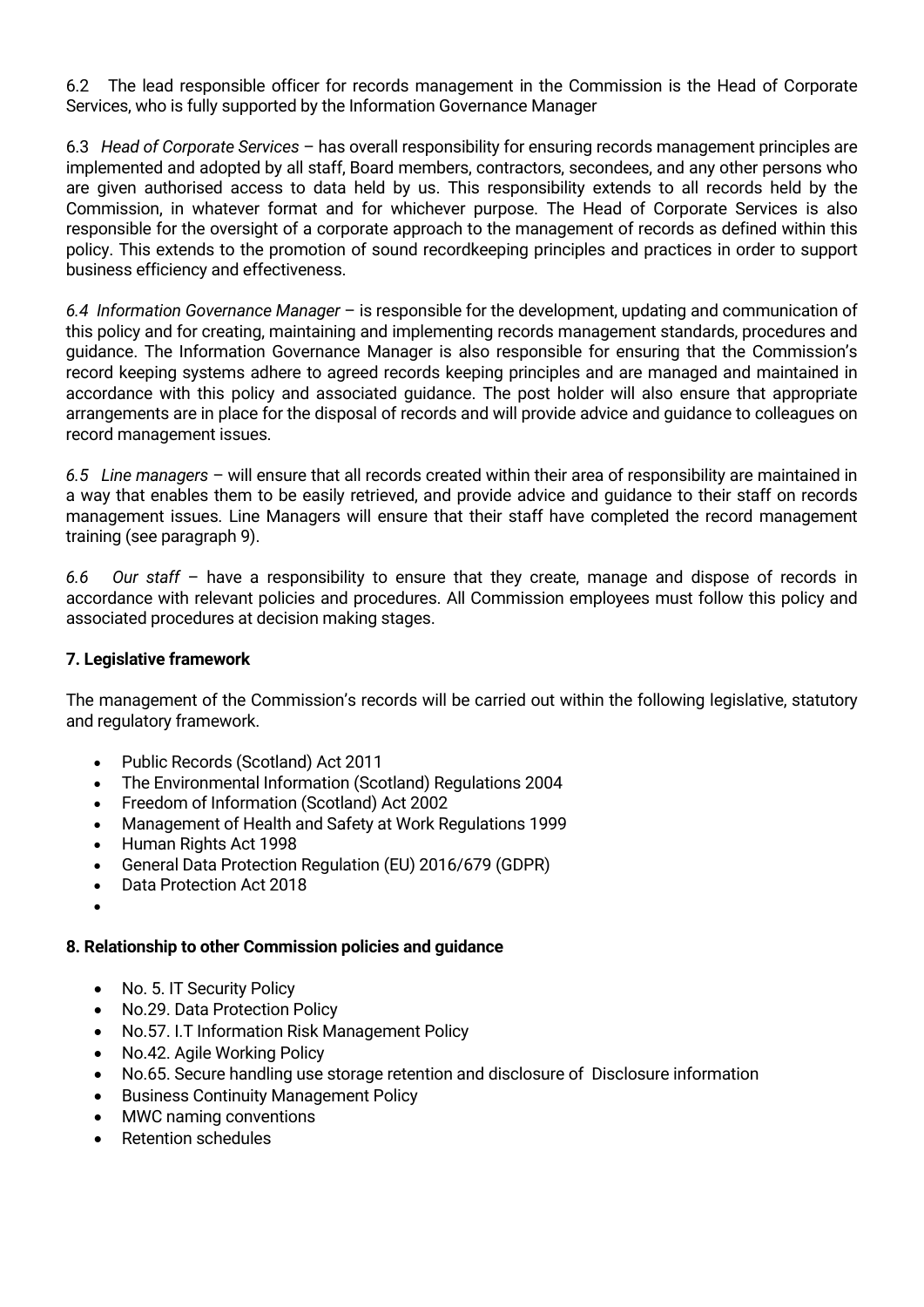## **9. Training**

9.1 Training will be provided to all new staff on data protection, freedom of information and records management, to ensure that they are aware of their responsibilities in each of these overlapping areas and to establish effective records management procedures across the organisation.

9.2 The Commission has a specific module on Record Management in the LearnPro e-learning platform. It is mandatory for all staff to undertake this module every two years.

9.3 Line managers will assure that the training has been completed and this is monitored through the performance framework.

### **10. Monitoring and review**

10.1 The Information Governance Manager will provide updates to the Executive Leadership Team meeting as required. Where non-compliance with this policy is discovered, appropriate action will be taken to put a solution in place and the matter reported to the ELT.

10.2 This policy will be reviewed biennially by the Commission's Board.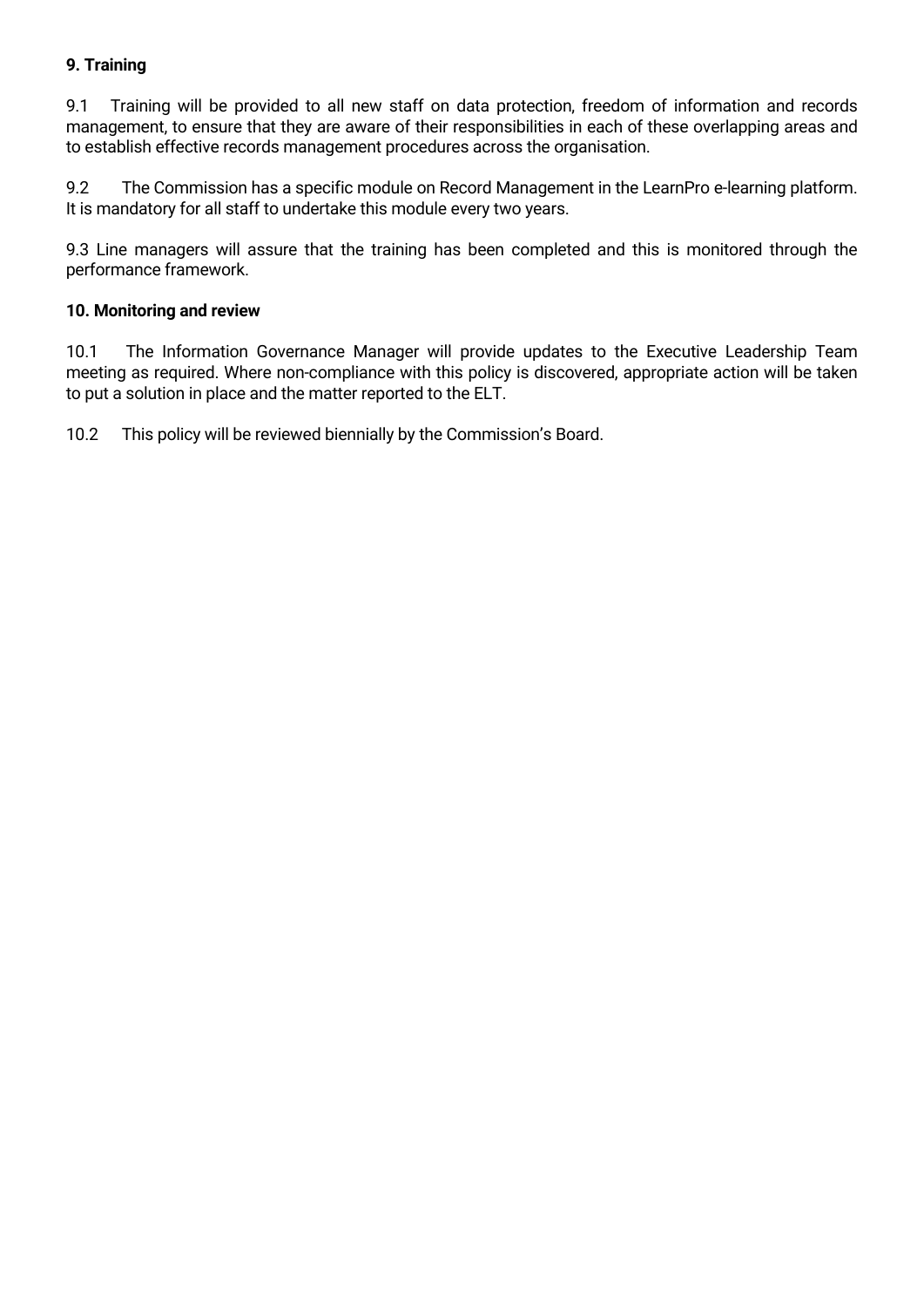### **Record Management Fact Sheets**

### **ADDENDA 1**

### **Top ten tips for better record management**

The documents we create and the records we keep are vital for every aspect of Commission working. The right information must be available to the right person at the right time to conduct business efficiently, make fully informed decisions, collaborate effectively with the Commission's partners and deliver first-class services.

All Commission staff are responsible for the proper management of the information they work with. This fact sheet provides some common sense tips to achieve this and points to others that provide more detailed guidance to help improve the management of records across the Commission.

These rules apply to all documents and records regardless of format or location.

#### **1. Capture and create adequate records to meet the Commission's needs**

When documenting work, ensure you capture and create quality records to support current and future working and provide sufficient evidence for internal and external audits and inspection. Quality records are ones that can be trusted as full, reliable, consistent, accurate, secure and accessible.

#### **2. Name your electronic documents and folders consistently**

Follow the naming conventions approved and available on the Intranet.

### **3. Do not store records on your "C" drive**

No records should be saved to C: drives – information on the C: drive of your laptop is only available to you and is not automatically backed up so there is a greater risk of loss due to equipment failure.

### **4. Manage your emails by content, not format**

Significant emails and attachments should be filed with related records on the shared drive or IMP. All others should be deleted once actioned. Where appropriate, save the full email conversation (incoming and sent emails) and ensure it has an appropriate title.

### **5. Store information in the correct system and filing area**

Make sure that you store your files in the correct information system  $-$  shared drive or IMP  $-$  and filing area.

### **6. Share information appropriately**

Where possible collaboration should be undertaken on a network folder to which all parties have access. Email hyperlinks to shared network drives, rather than emailing a copy of the actual document as an attachment. Attaching the document leads to file duplication and version conflict.

### **7. Keep personal and confidential information securely**

Personal sensitive information must be saved on Imp. Restrict access to folders containing personal and confidential records only to those staff who need to access them. Do not leave computers unattended when logged-on, change your passwords at regular intervals, and use encryption where appropriate. Store confidential paper records in locked cabinets or drawers when not in use.

#### **8. Regularly clear out files of unnecessary documents**

Take time to regularly weed files (both paper and electronic) and destroy/delete unwanted working copies, trivial emails and out-of-date reference material.

This will save time looking for the information you need and reduce storage space.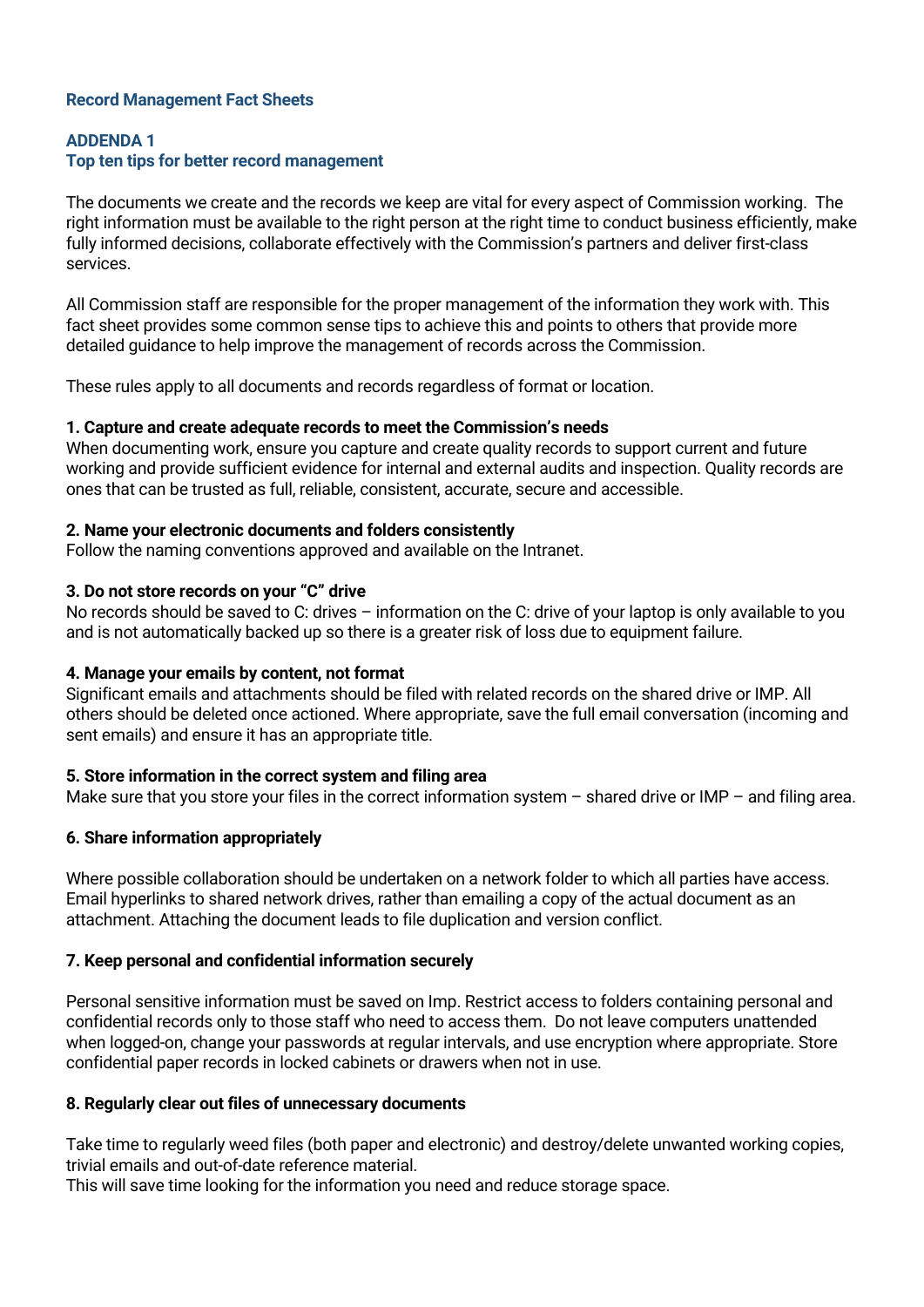### **9. Folders structure.**

The Information Asset Owner (IAO) should think about the structure of the folder at the start of each project and create consistent subfolders and naming convention (so each themed visit/ investigations follow the same/similar structure)

It is also good practice to close down electronic folders at appropriate intervals to keep them at a manageable size. e.g. end of calendar or financial year, project close, completed application process, completed service user case.

This will make it easier to apply Commission retention periods and keep folders at a manageable size for searching and browsing.

### **10. Make sure you know how long to keep your major categories of records**

Consult the Commission's Retention Schedule to work out how long records should be kept for and dispose of (or delete) records accordingly and in the appropriate manner.

If you require any further information, please contact the IGM.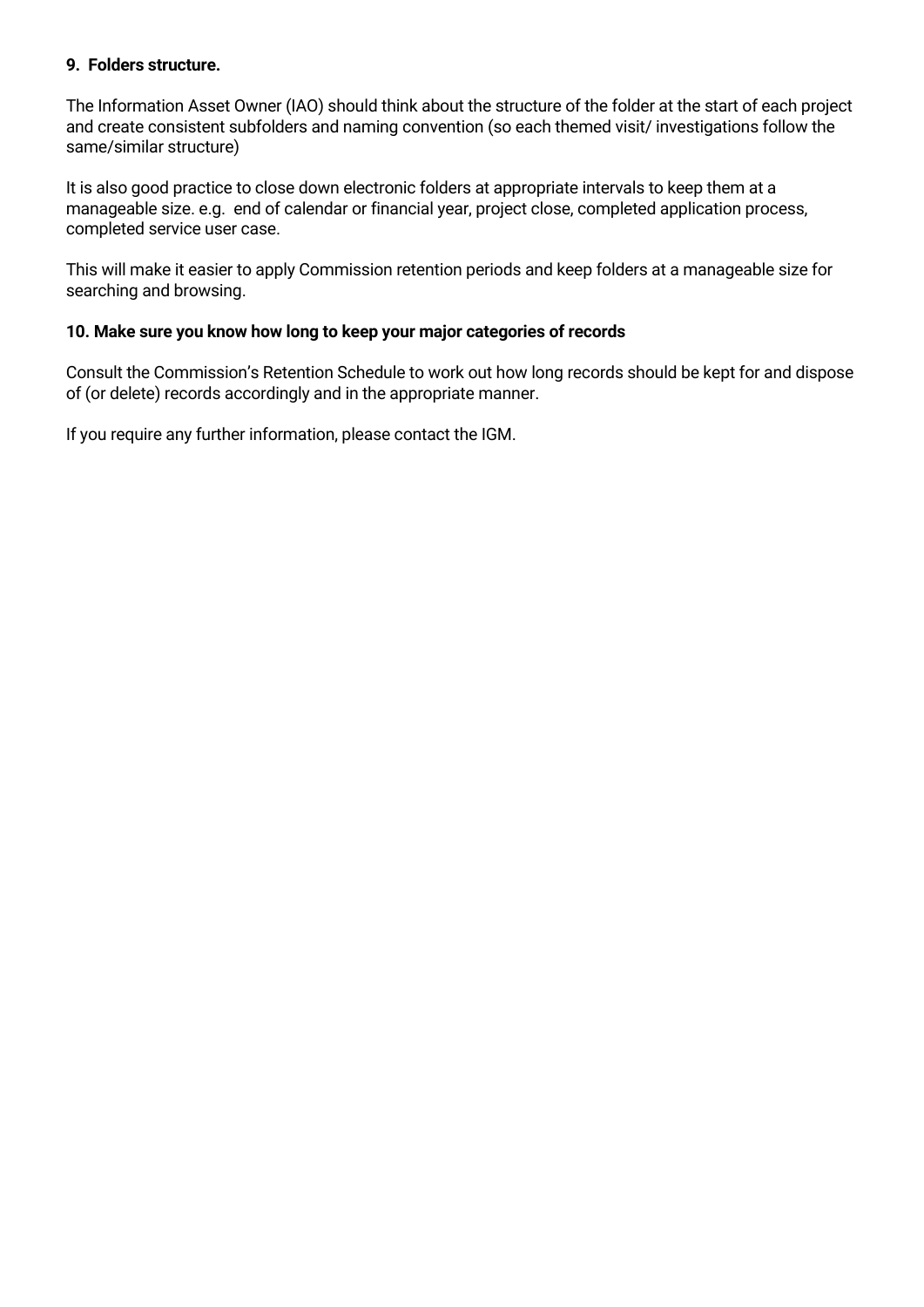### **ADDENDA 2**

### **RECORDS MANAGEMENT FACT SHEET RM GOOD HOUSEKEEPING**

All Commission staff have responsibility for managing the records they create, receive and use in the course of their work. The guidance supports you in meeting this responsibility. It is good practice to carry out what we can call housekeeping tasks, enabling you to self-monitor and ensure that you are managing these records in the best way to support your own working, that of your colleagues and fulfil the Commission's information governance requirements.

### **1. Clearing out personal drives**

It is clearly bad practice to save Commission records on personal drives as these are inaccessible to others and are not backed up. Impacts of this include wasted time searching for inaccessible information, file duplication, compromised decision making due to incomplete information, compromising of compliance with data protection and freedom of information.

Check your personal directories regularly to ensure they only contain your own personnel files.

#### **2. Tidying up your email**

While email is a very effective communication and distribution tool, poor email working practices can also impact adversely on your productivity and lead to stockpiles of temporary information that very quickly becomes obsolete, scattered with isolated valuable business records. Applying the following good housekeeping rules to your email inbox and sent items will help your email work for you rather than against you.

- Use your inbox only to store those emails that have still to be actioned.
- Save any emails and attachments that are business records/service user records to the appropriate location on the shared drive or IMP. Remember your sent items too as this will also contain records that will need to be accessed for information and evidence in the future.
- Regularly clear out emails in in-boxes, sent items, draft, delete item and other private folders.
- Avoid using the "auto archive" function as this creates yet more silos of information which will be lost not just to others but to you too.

### **3. Tidying up shared server drives**

Many of the electronic and paper documents saved on shared drives are ephemeral and would only need to be retained for a short period of time, they can be destroyed as soon as they are no longer of business use.

When carrying out a clear out, either on your own or as a team exercise, use the following list to identify items that can be routinely destroyed after immediate business use:

- files kept "just in case"
- convenience copies of policies, procedures, guidance, memos etc.
- files that have been downloaded from Intranet or internet
- files which have been created for temporary use and for one-off exercises to do calculations, data manipulations, labels, signs, posters, etc.
- information collected for a specific project long completed and for which you were not the lead officer or where specific issues have been resolved
- files of a personal nature, shouldn't be saved on a shared drive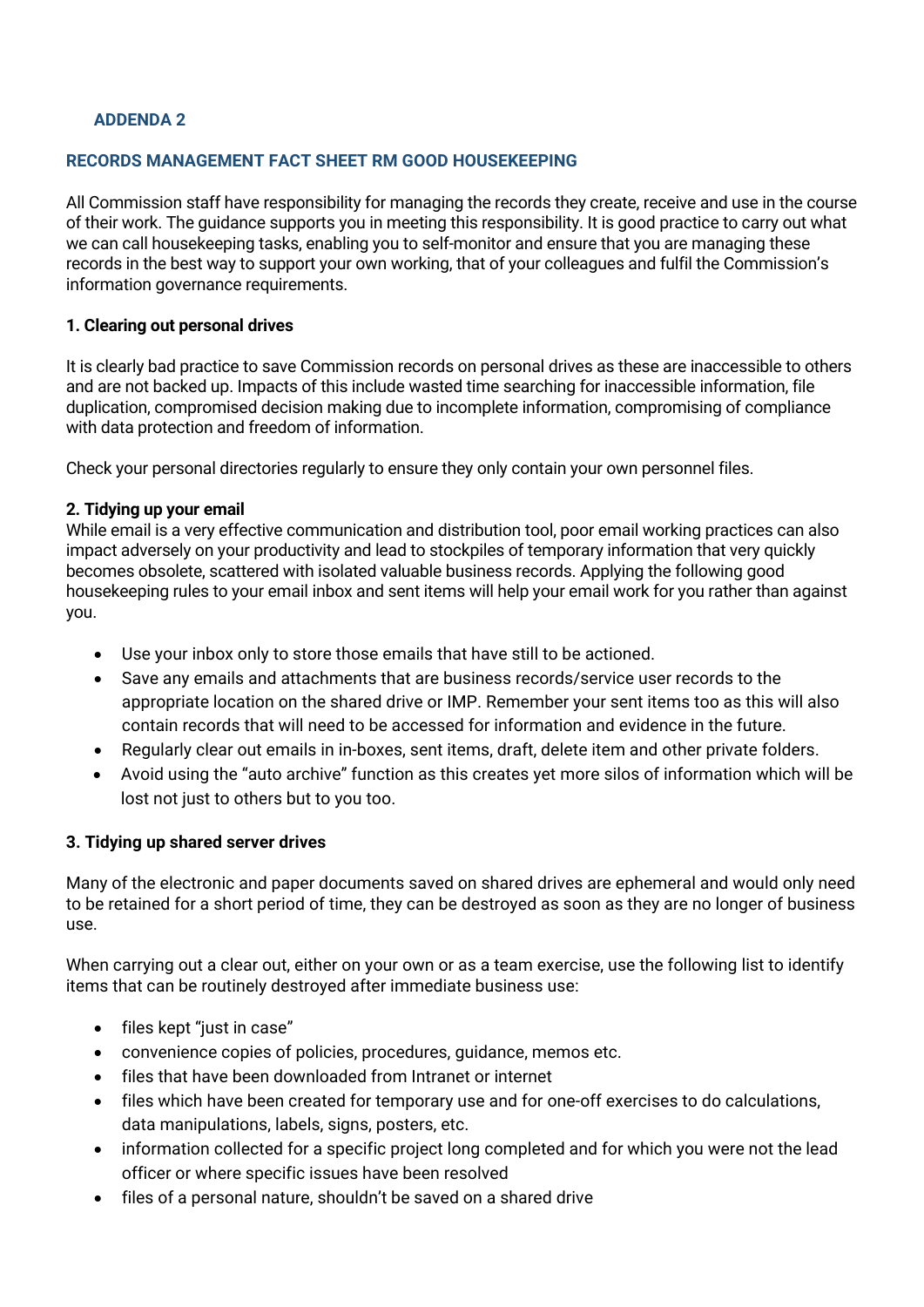## **4. Misfiling and misnaming**

When we are in a rush it is easy to misfile information or name files in a way that, at a later date, makes no sense to ourselves or others. Also, when we can't work out which folder to save a file to, it is tempting to create a new one e.g. miscellaneous or general. These are all sure fire ways to lose information and to waste time trying to find and potentially recreate the information. When you come across paper and electronic files that have been misfiled, take the time to move them to the correct place. If you come across files that need to be opened in order to find out what they are about then clearly the file name could be more meaningful. Again take the time to rename the file to aid future retrieval, following the Commission's file naming convention guidance.

Folder Owners/IAO should monitor the use of folders and file naming conventions and organise staff training and clear-up sessions to ensure that the effective and efficient file creation, filing and naming becomes part of normal working practice.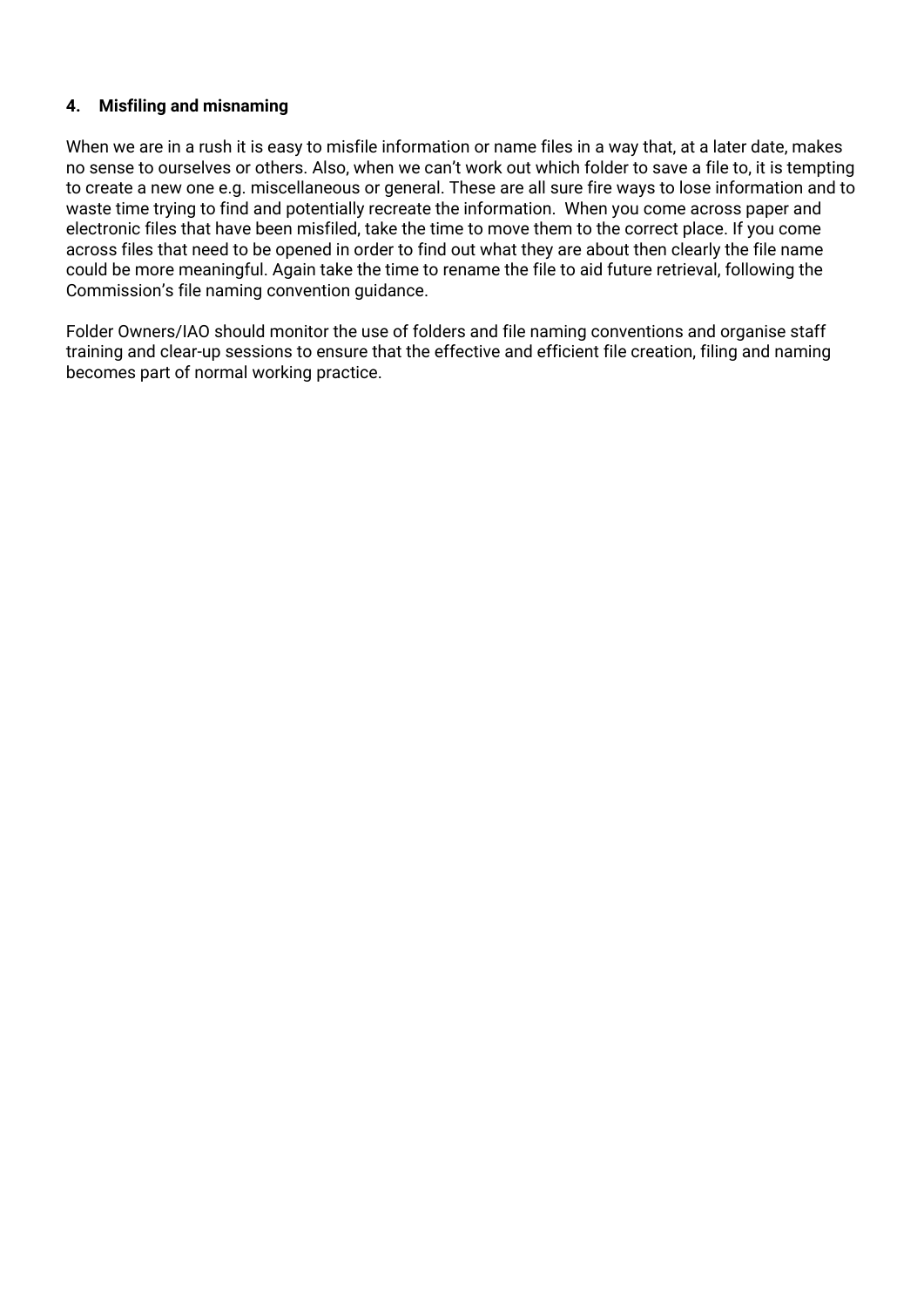### **ADDENDA 3 NAMING ELECTRONIC RECORDS AND VERSION CONTROL**

### **Why do we need naming conventions?**

Using standard terms and following consistent rules for how we name files and folders has a number of benefits for everyone:

- groups related records and documents together and in a logical order
- saves time naming files and searching and browsing for the information we need
- helps identify the most current version of a document
- helps identify obsolete, superseded and out-of-date documents

### **Naming files – basic rules**

The file name should provide a quick signpost to what is contained within a file and help to distinguish between documents on the same topic. When naming a document, think about whether someone in 5 years will be able to work out what it is about just from looking at the title as they may be using it in an entirely different context from the one you created it for. The following rules will help you achieve these goals.

### **1. Provide short, meaningful titles**

The title should be short and meaningful and contain, at a minimum, the following elements:

- o Subject what the document is about e.g. the "subject" of this fact sheet is "naming conventions"
- $\circ$  Document type e.g. minute, report, invoice or, in this case "fact sheet"

Depending on the content and context of the document, you should include additional information e.g. for correspondence:

- o Date the date sent or received
- $\circ$  Outgoing correspondence "to" and recipient name
- $\circ$  Incoming correspondence "from" and sender name

e.g. for documents going through a review and approval process e.g. policies, reports, meeting minutes

- $\circ$  Status e.g. draft, copy, final
- o Version number e.g. V0-1, V2-1

## **2. Avoid unnecessary information**

People often include information in the file title that is unnecessary or automatically captured elsewhere:

- o avoid words that add no value to the title meaning e.g. "a", "the", "of"
- $\circ$  do not include document type in file names in IMP as you will supply this in a separate indexing field
- o so long as the file remains in its current parent folder, do not repeat information already sign posted in the folder name.
- $\circ$  do not include creation or modified date as this information is automatically captured in the properties of the file.
- o do not include the file type as this indicated in the file extension and icon

### **3. Use capital letters or underscores to separate words, not spaces.**

There are a number of reasons for this rule:

- When a file name is converted to a hyperlink, spaces are converted into %20%
- Some applications do not support spaces

File names should be written in lowercase, starting with a Capital, which is used to separate each word.

e.g. FileNamingConvention.doc or file\_naming\_convention.doc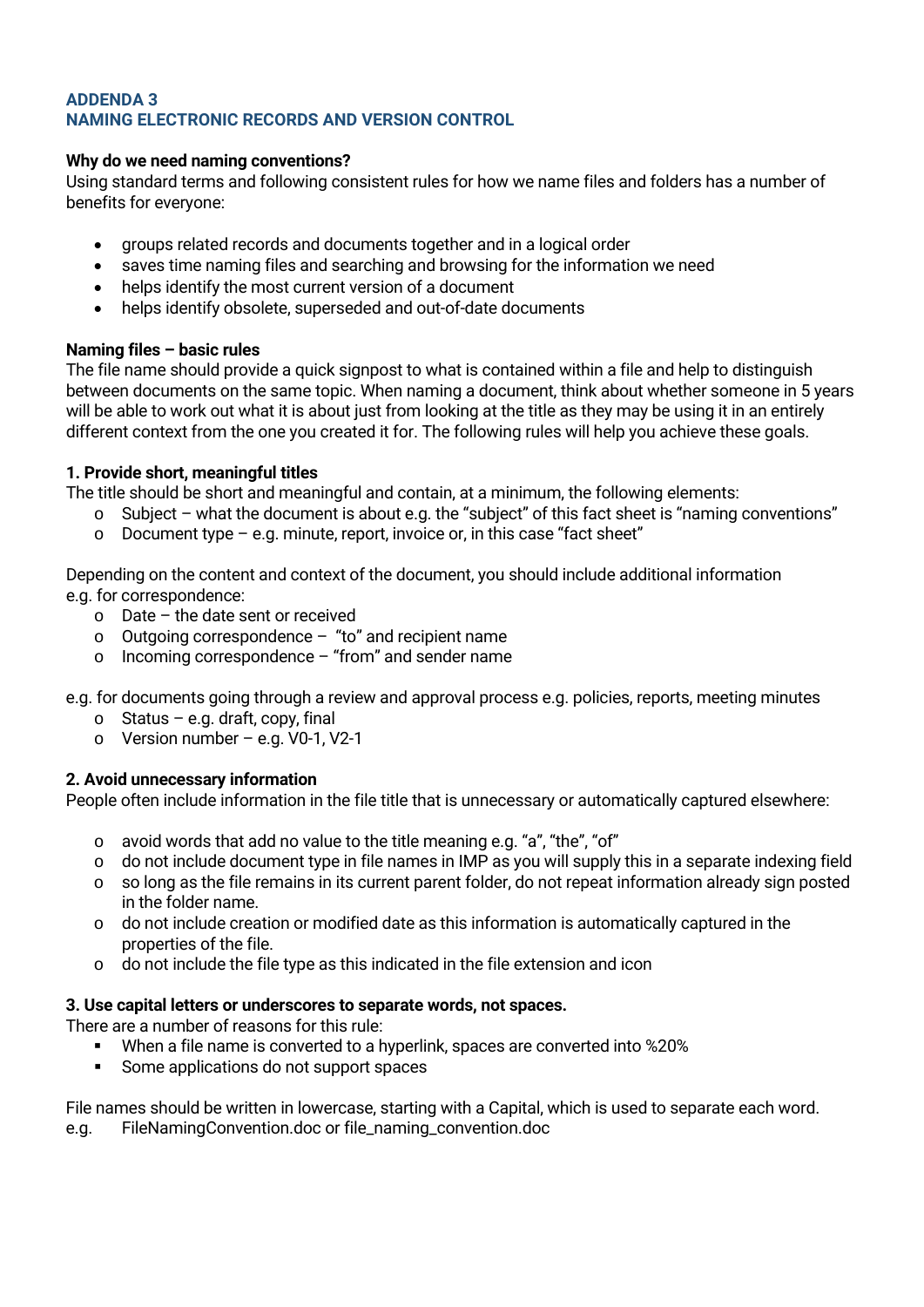## **4. Avoid the use of non-alpha numeric characters**

File names cannot include any of the following characters as they may not be recognised in file names by other document management systems. Even if the Commission's systems allow you to save the file, if you send it to someone outside the Commission, they may not be able to open it:

# $/ \mid \; \; \cdot \; \cdot \; \; , \; \; < \; ? \; * \; \cdot \; .$

Hyphens and underscores can be used.

Dots/full stops should only be used to separate the file name from the file extension and not used within the title. Including dots within the title can cause problems when migrating the file into certain information management systems

### **5. Agree standard terms for consistency**

Standard terms (including abbreviations and acronyms) should be agreed to ensure consistent terminology is used for the names of committees, organisations, activities and subjects.

### **6. Use of dates**

If dates are used in folder or file names, order them in the format YYYYMMDD so they will be listed chronologically.

### **7. Use of numbers**

When using numbers in titles, work out the highest number that will be required and use the following format so they are listed numerically – Up to  $10 - 01.02.03$  ...10 Up to 100 – 001, 002, 003, ...033, 034, ..099, 100 etc..

### **8. Personal names**

When it is appropriate to include a personal name in the file title (e.g. correspondence, appraisals) it should be given as surname first followed by initials as it is most likely that the record will be retrieved according to the surname of the individual.

| Surname     | Enter prefixes such as O' (without the apostrophe), Von, Van as<br>part of the surname.<br>Enter Mc or Mac as they are spelt.<br>Enter surnames with hyphens as whole units, e.g Smithers-Brown<br>becomes SmithersBrown |
|-------------|--------------------------------------------------------------------------------------------------------------------------------------------------------------------------------------------------------------------------|
| Forename(s) | Enter only initials, unless the combination Surname+Initial already<br>exists. In this case, enter the full forename.                                                                                                    |

### **9. Naming Folders**

The names given to folders should enable the viewer to instantly identify the contents within the folder. Avoid dashes, commas, abbreviations or jargon when naming folders.

### **10. Use a standard protocol for version control**

Some records go through a number of versions, starting out as working drafts and then moving on to a review and approval process prior to release as a finalised record. It is important to be able to differentiate between these various drafts, using a consistent version numbering protocol at the end of the file name.

The following simple protocol for version control should be used:

o Draft documents - V0-1; V0-2; V0-3 …